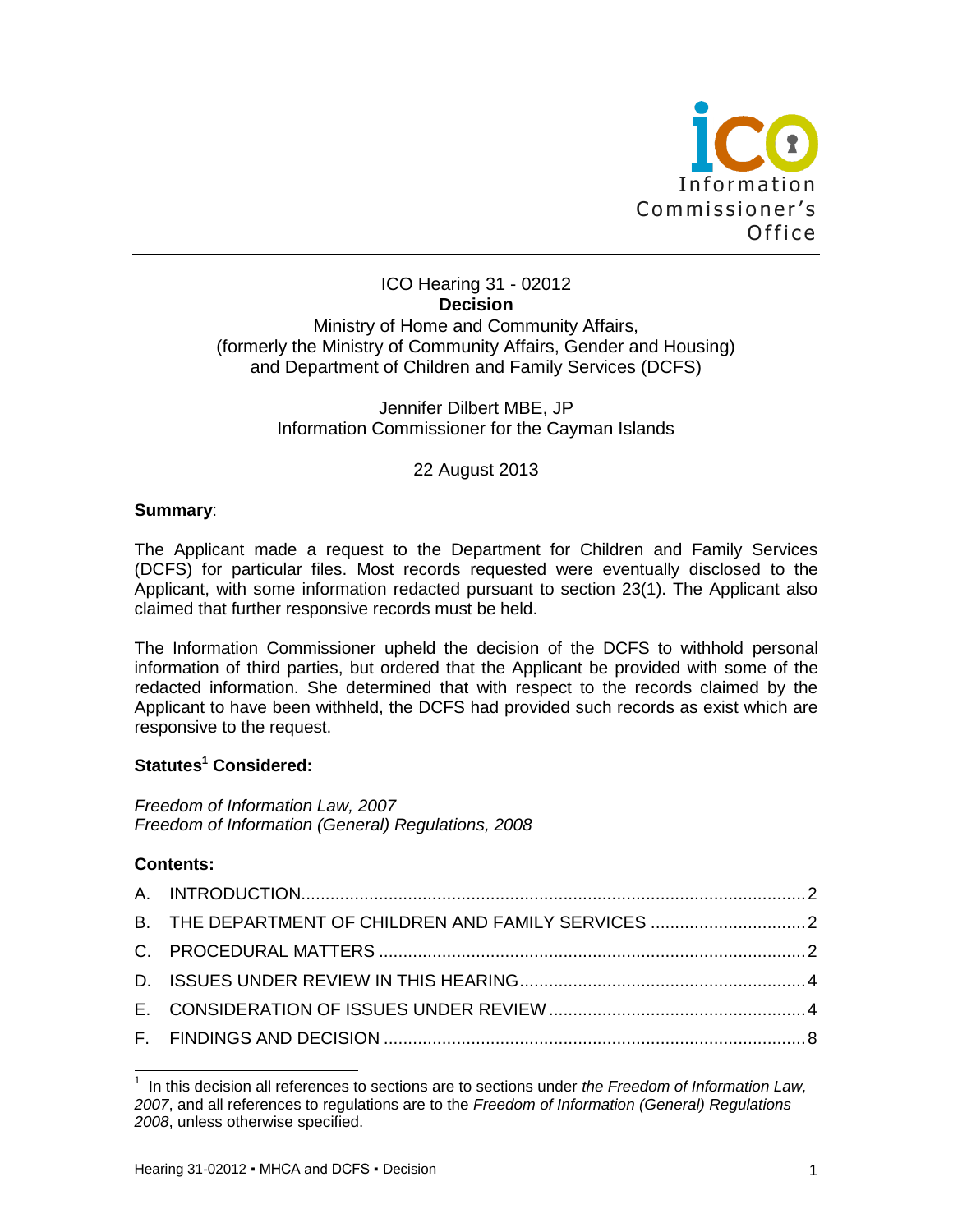# <span id="page-1-0"></span>**A. INTRODUCTION**

- [1] The original request for records was made by the Applicant on 2 August 2012. Being dissatisfied with the response of the Public Authority, the Applicant appealed to the ICO in October. Over the course of the next several months, with much involvement of the ICO, further records were released to the Applicant. Much negotiation took place as to what records had already been released, what records actually existed, and what records were still required by the Applicant.
- [2] This appeal encountered a number of delays which were unavoidable. Even after the Notice of Hearing and Fact Report were issued by the ICO, clarifications were forthcoming as to the records in dispute. Further records were also located by the DCFS and provided to the Applicant at this late stage. As a result, the Hearing was further delayed, with the completed hearing binder only being available for the Commissioner on 1 August 2013.
- [3] After much negotiation, the records in dispute were set out in the Notice of Hearing which was provided to both parties. These were numbered  $1 - 7$  under records redacted, and 8 and 9 as records withheld. However, further submissions were received concerning these records, and it was agreed that items 5 and 6 are the same record. Whether items 8 and 9 have already been provided to the Applicant will be dealt with below.
- [4] In this Hearing, as much as possible, only matters directly related to the Freedom of Information request will be dealt with. In addition, the discussion of specific events and the titles and descriptions of records in this Decision have deliberately been kept vague, as the issues which underlie the request for records are of a very sensitive and personal nature.

# <span id="page-1-1"></span>**B. THE DEPARTMENT OF CHILDREN AND FAMILY SERVICES**

- [5] The Department of Children and Family Services<sup>2</sup> exists to encourage and promote selfsufficiency; to advocate, motivate and educate individuals and families, empowering them to realize their full potential thus functioning effectively as members of our society. This is achieved through the provision of therapeutic services and community based programmes enhanced by on-going research and in partnership with key stakeholders.
- [6] As per the Cayman Islands Government's Organizational Chart of 1 July 2013, The DCFS currently falls under the Ministry of Home and Community Affairs. Prior to this, responsibility for this Department fell to the former Ministry of Community Affairs, Gender and Housing (The Ministry).

# <span id="page-1-2"></span>**C. PROCEDURAL MATTERS**

[7] There are many factors which contributed to the length of time this request took to reach a Hearing before me. Most of these are a result of both the Public Authority and the Applicant experiencing great difficulty in separating an involved complaint/case concerning an individual, and the Freedom of Information request for records.

l <sup>2</sup> DCFS website **www.dcfs.gov.ky**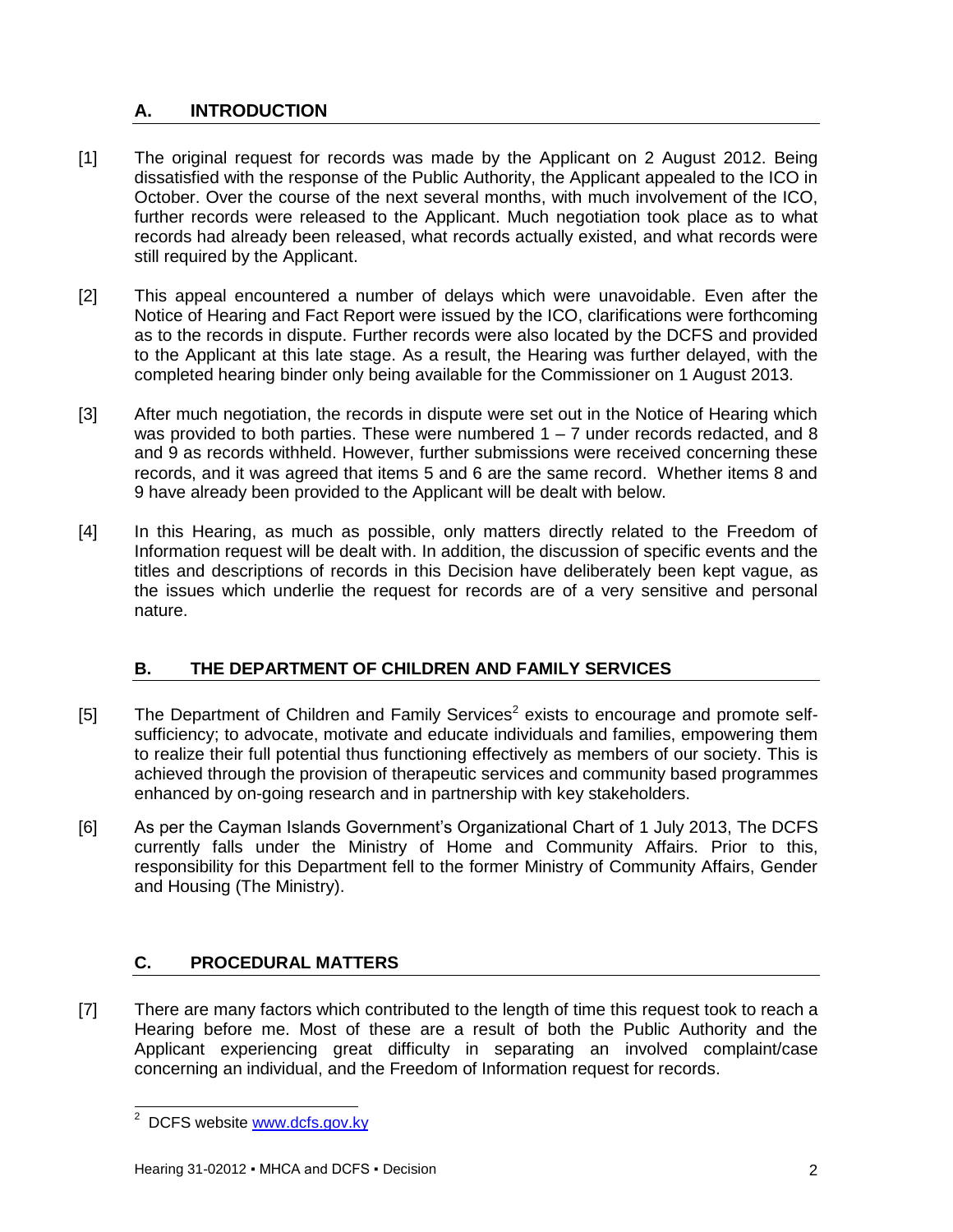- [8] Importantly, as the requested records pertain to the affairs of the Applicant, these should have been quickly and fully identified and disclosed, withholding any information that might be subject to exemptions under the FOI Law, such as the personal information of a third party. The delays in responding to this request and the difficulty in identifying and locating records responsive to the request are unacceptable.
- [9] A very strained and contentious situation between the Applicant and the DCFS led at times to poor or confused responses from both the DCFS and the Applicant, and what appeared to be a breakdown in the relationship between the Applicant and the DCFS resulted in further delays. As well, the Applicant was prone to combining details of the complaint/case with the request for records, asking questions and stating various grievances relating to the one, thereby contributing to the delay of the other.
- [10] There was a time-consuming question as to whether an Internal Review as required under the Law had been conducted by the Ministry, and delays in locating and identifying records. In the course of the Appeal, the DCFS for the most part did not meet ICO deadlines for provision of information for the pre-hearing investigation, the location and identification of records, and preparation for the Hearing. There is also the issue of whether specific records being requested by the Applicant actually exist.
- [11] During the pre-hearing investigation, the ICO suggested that much information that had initially been redacted by the DCFS did not qualify as personal information under the Law. This information was subsequently provided to the Applicant. Further records were also identified and provided to the Applicant during the Appeal.
- [12] The Applicant points out, and I agree in this case, that there is a conflict of interest with the Human Resource Manager and Information Manager (IM) being the same person. In my view a conflict may arise where an IM decides on the application of the FOI Law to records relating to matters in which he or she personally played a role, as was the case here. The DCFS has since appointed a new IM, who has received training from the ICO, so it is hoped that some of the problems experienced with this request will not be repeated.
- [13] While the Applicant has thanked the ICO for its assistance during this appeal, which resulted in further records being located and disclosed, there remains a considerable amount of frustration with respect to the resolution of the actual complaint/case, and all means of redress such as to the Civil Service Appeals Commission and the Office of the Complaints Commissioner appear to have been exhausted. However I am confined to looking only at the matters that relate to the FOI Law.
- [14] I must again remind all public authorities that pursuant to section 6 of the National Archive and Public Records Law, 2007, they must make and maintain full and accurate records of their business and affairs. In addition, under section 52 of the FOI Law public authorities must maintain their records in a manner that facilitates timely retrieval and allows them to comply with freedom of information requests. This is especially important when dealing with highly sensitive issues with far-reaching consequences that may have an impact on the rights of individuals. In this case the responsive records were not promptly and thoroughly identified and provided, and this may have been the case because of poor record keeping.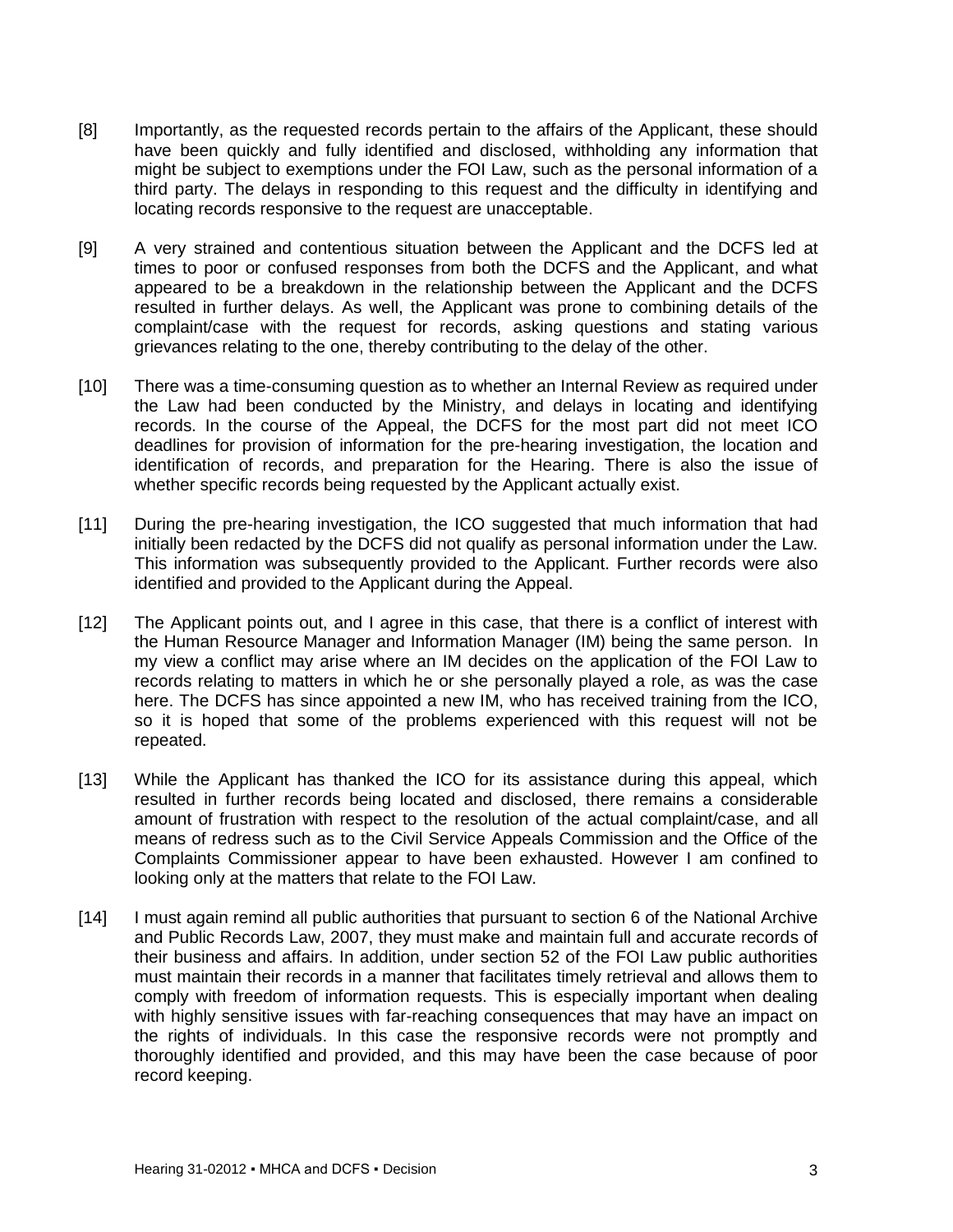[15] If records which are the subject of a request cannot be found, the public authority must advise the applicant of this, and demonstrate that a reasonable search has been conducted. Similarly, if a specific record requested does not exist, this should be clearly stated to the applicant.

### <span id="page-3-0"></span>**D. ISSUES UNDER REVIEW IN THIS HEARING**

[16] The issue to be decided in this Hearing, as set out in the Notice of Hearing and Fact Report is:

> **Section 23(1) –** Is the information redacted from the responsive records exempt from disclosure because its disclosure would involve the unreasonable disclosure of personal information of any person, whether living or dead?

- [17] In addition I will consider whether responsive records 8 and 9 have been withheld from the Applicant.
- [18] In the Initial Hearing Submission of DCFS, dated 13 June 2013, additional exemptions are also applied, namely those found in sections 16,  $17(b)(i)$ , 24 and further or in the alternative, section 20(1)(d).
- [19] I will consider, in the circumstances, whether I will allow the DCFS to plead additional exemptions.

## <span id="page-3-1"></span>**E. CONSIDERATION OF ISSUES UNDER REVIEW**

[20] Both parties provided Submissions and Reply Submissions for this Hearing, however much of the content of both was not relevant to the issues under review.

## **The position of DCFS**

- [21] The Public Authority confirmed the records that have already been provided, and that documents 5 and 6 as listed in the Fact Report were the same record. The arguments put forward with respect to the disclosure of third party personal information are not relevant as the Applicant had already agreed that this was not being asked for.
- [22] DCFS put forward arguments as to why I am obligated to hear exemptions that were not submitted until their formal Hearing Submissions.
- [23] In their Reply Submission, DCFS states that "the allegations made by the Applicant in the Initial Submissions are not properly Freedom of Information issues and are wholly irrelevant to the issues before the Information Commissioner." They go on to detail, for the record, their objections to the allegations made.

#### **The position of the Applicant**

[24] While it is helpful for any applicant to put forward arguments to support their position, it is important to note that as per section 43(2) of the FOI Law, in any appeal under section 42,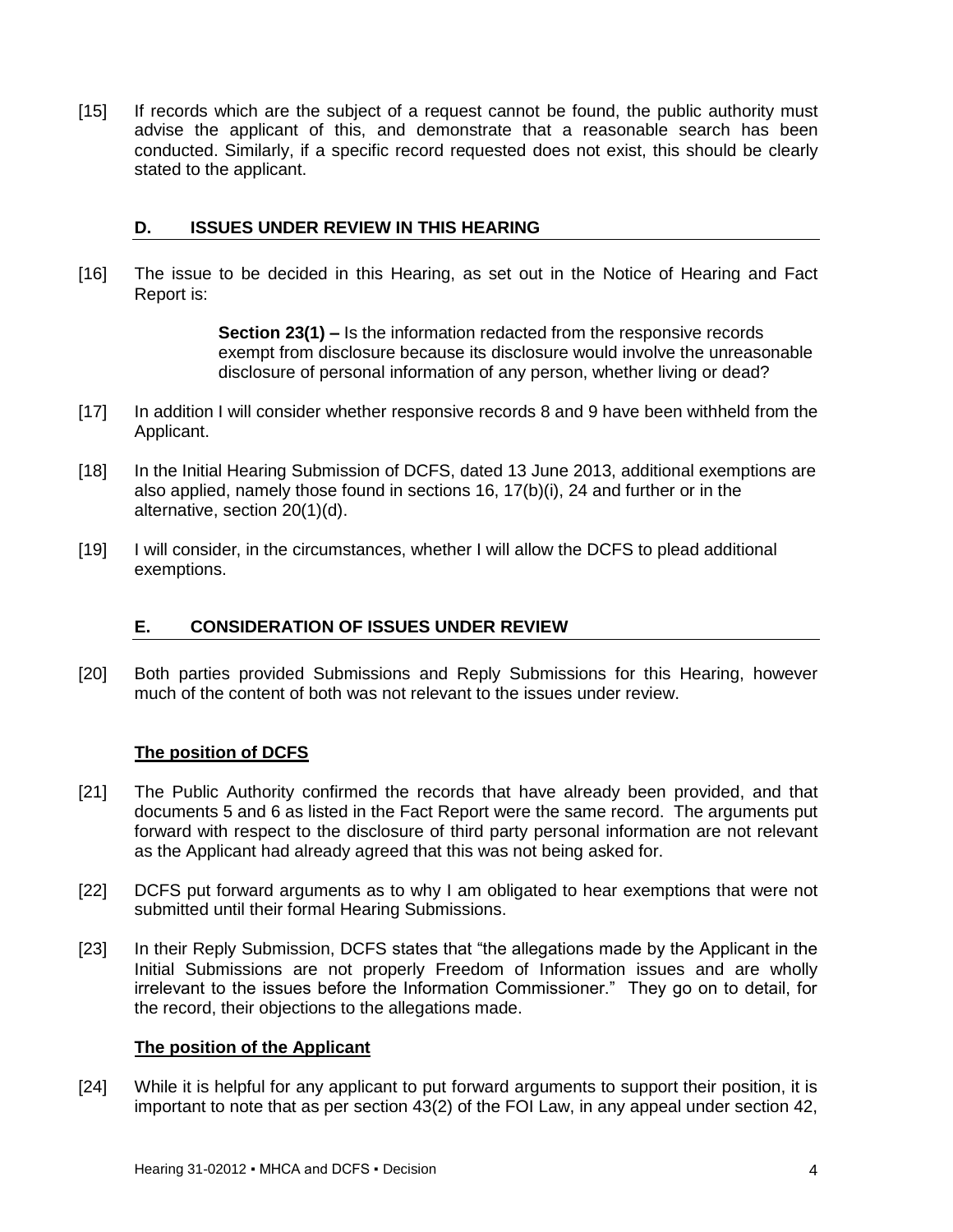the burden of proof shall be on the public or private body to show that it acted in accordance with its obligations under this Law.

- [25] The Applicant's submissions consist mainly of details of the complaint made against DCFS and their handling of same. With respect to the freedom of information requests, the difficulty and delays in obtaining responsive records are noted. The Applicant is seeking specific records that in their opinion should exist, and these are listed in detail.
- [26] An annotation to records, discussed below, is requested. The Applicant also requests that I recommend the matter discussed in the submission to the appropriate disciplinary authority.

## **Discussion**

#### Document 1

[27] For the most part the redacted information is clearly personal information of third parties such as names, sex, and other identifying characteristics which in my view would be unreasonable and not in the public interest to disclose. However, there are three words or phrases in one paragraph of this document that do not constitute personal information and these can therefore not be correctly redacted under section 23(1).

#### Document 2

[28] The information redacted is clearly personal information of third parties which would be unreasonable and not in the public interest to disclose under section 23(1). However, pursuant to section 23(2), the application for access is made by the person to whose affairs the record relates, so section 23(1) does not apply. Although the record could therefore be provided in full, the Applicant is not asking to be provided with this information.

#### Document 3

[29] This document was written by the Applicant and directly concerns them. Section 23(2) states that subsection (1) shall not apply in any case where the application for access is made by the person to whose affairs the record relates. In this case, while the record may contain the personal information of a third party, this information is already known to the Applicant, who authored the record in the first place. It is therefore not unreasonable to provide the information to the Applicant. As above, while the Applicant does not wish to receive the names of the third parties which have been redacted, all other information in this record should be provided.

#### Document 4

[30] This document consists of two records, both written by the Applicant. As above, these records should be provided to the Applicant in full, except for the redaction of names of third parties as mutually agreed.

#### Document 5

[31] All redactions are of third party personal information, agreed as above, except the name of a place which should not be redacted, and in fact is disclosed later on in the record.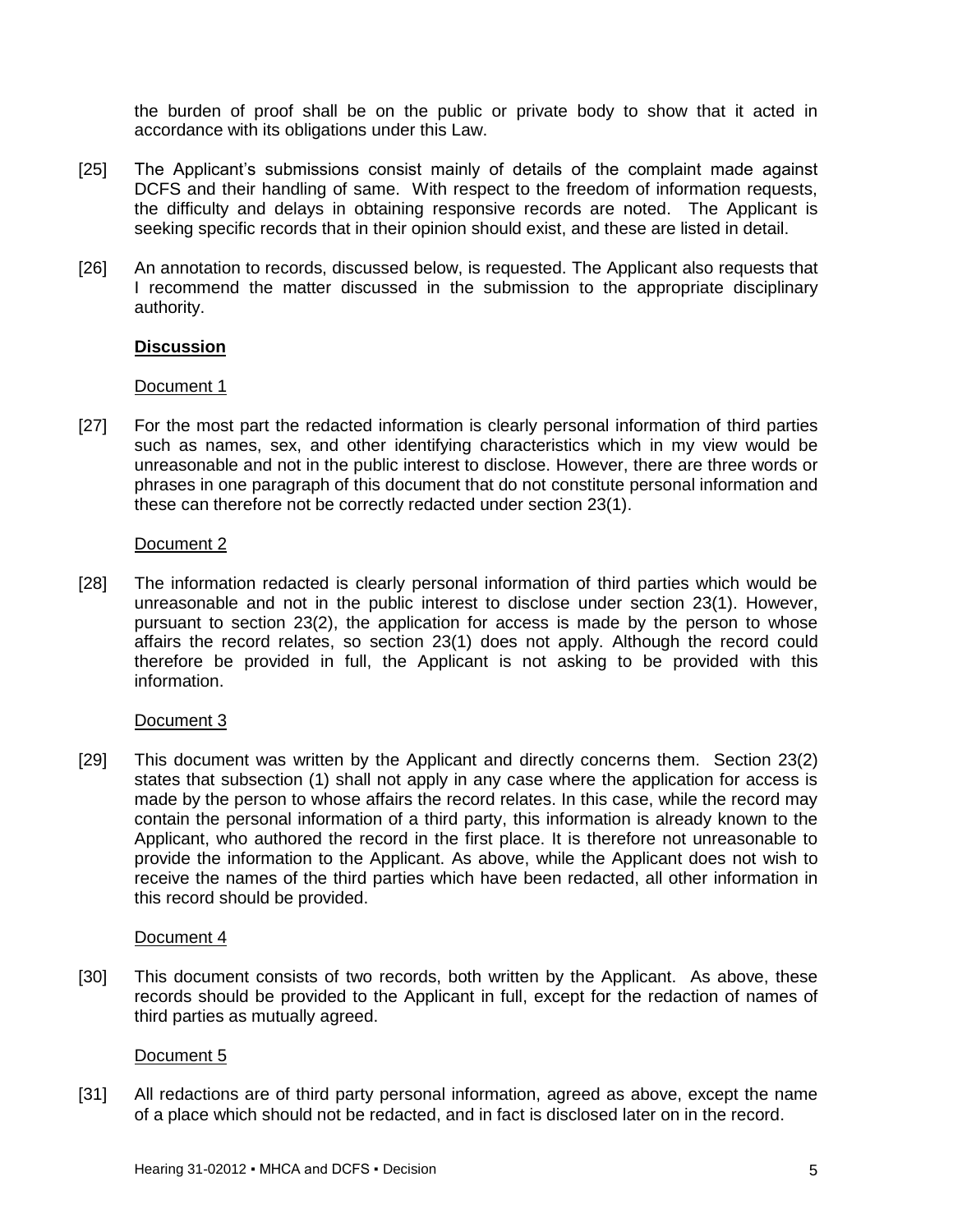Document 6

[32] All parties have agreed that Document 6 is the same as Document 5.

Document 7

[33] All redactions are of third party personal information, the redaction of which is not at issue.

Document 8

[34] During the course of the appeal this document was provided to the Applicant in full.

Document 9

[35] Further records responsive to this part of the request were located by the DCFS during the appeal, and provided to the Applicant in full. The DCFS has indicated that they have provided all records in relation to this part of the request. While the Applicant is seeking further specific records which they expect to have been prepared, I have no reason to believe that further records exist.

#### Late exemptions

- [36] Although the request was made by the Applicant on 2 August 2012, and much negotiation and discussion took place with the Applicant and the ICO following an appeal being made, the DCFS did not seek to plead further exemptions under the FOI Law until after the formal Hearing had commenced, in their Initial Submission of 13 June, 2013. In their Reply Submission the Applicant objects to the raising of these new exemptions.
- [37] The DCFS states that "case law indicates that an exemption which applies to a request for a record may be claimed at the appeal stage, even if not relied on previously". I remind the Public Authority that this appeal was, in fact, lodged with the ICO in October of 2012, and there was ample time for them to give me their views in writing as to what exemptions were being relied upon, prior to the commencement of the Hearing, which is the culmination of the appeal, not its commencement.
- [38] The ICO is guided in its investigation and hearing of appeals by section 43(1), which states that the Commissioner shall *"decide an appeal … within thirty calendar days, after giving both the complainant and the relevant public authority an opportunity to provide its views in writing"*. As per the ICO's Appeals Policy and Procedures [footnote], before a formal hearing commences, the pre-hearing investigation seeks to further refine or identify the position of both parties, and attempts to find common ground for an amicable resolution. During this time, there is ample opportunity for either party to change its position. In the present case, the Public Authority did not change its position about the application of the exemption claimed (s.23) for many months, and agreed to the Fact Report which identifies this same single exemption as the basis of the dispute. Then, eight months after the appeal started, and well after commencement of the final stage of the appeal, new exemptions were claimed in the Hearing Submission.
- [39] The Notice of Hearing in this case, issued on 10 May 2013, set out the issues under review as follows: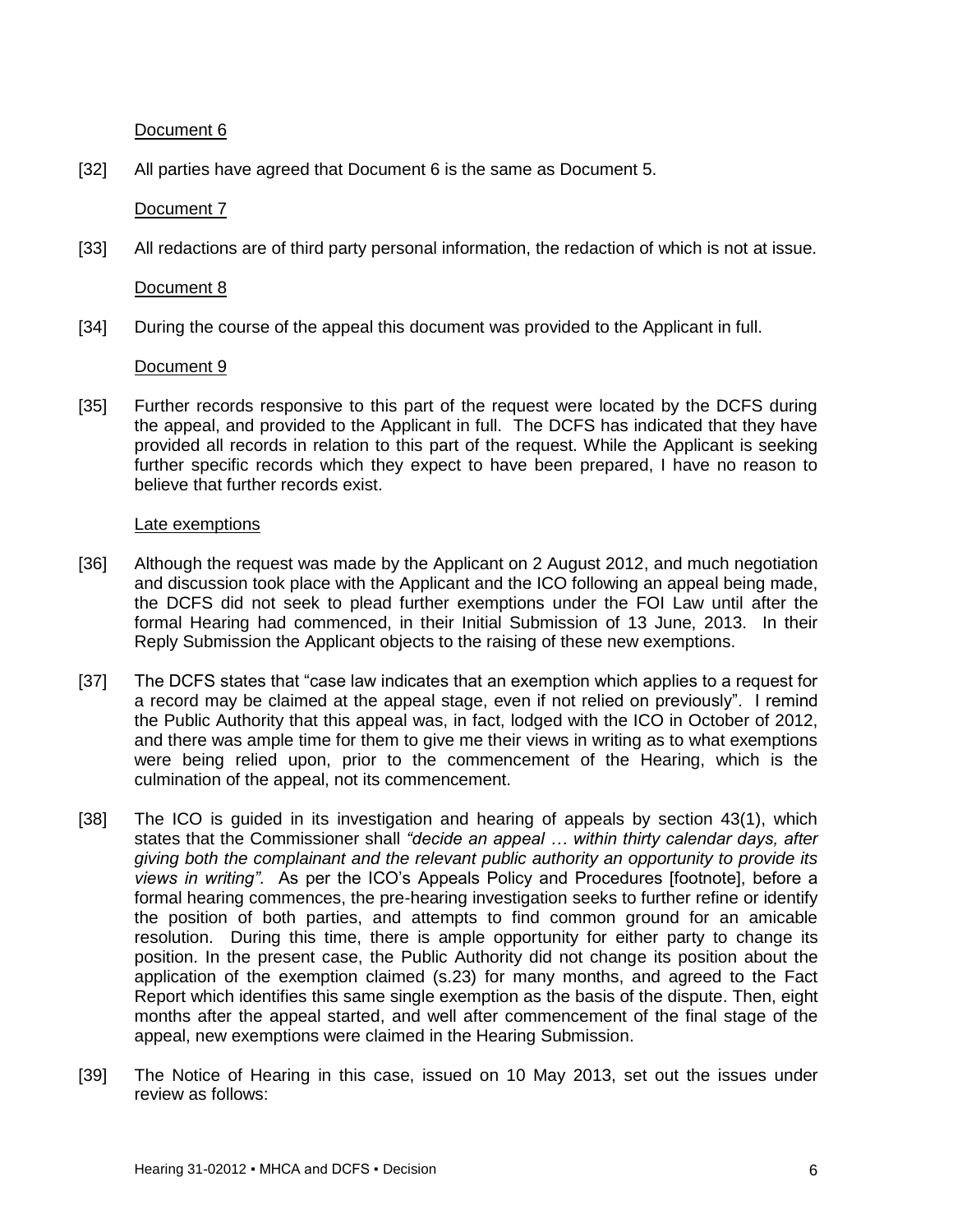*At Hearing, the Information Commissioner will consider and decide whether the requested records are exempt from disclosure under section 23(1) of the FOI Law.* 

- [40] Both parties to the appeal were given an opportunity to object to this Notice of Hearing, and no further exemptions were put forward even at this stage.
- [41] The Appeals Policies and Procedures, which were provided to both parties to the appeal, states:

*If a public authority wishes to seek advice from legal counsel, it is encouraged to do so without delay, and not wait until the pre-hearing investigation or hearing stage of an appeal.*

*The Law requires that the reasons for refusing or deferring access must be stated in the initial decision, as well as in the internal review, and it is not acceptable for a public authority to wait until the matter is appealed, or indeed until a hearing has commenced, before it determines its legal position and provides its full reasons for refusing or deferring access to a record.*

*Particularly during the hearing stage of the appeal, both parties are expected to meet strict deadlines and delays must be minimized.*

[42] As stated in previous Decisions, and reinforced to Information Managers and the Legal Department during training and the investigation of appeals, I do not accept that it is my duty under the Law to consider exemptions raised so late in the appeals process. I quote below from Hearing Decision  $9 - 02210^3$ :

> *There is no provision in the FOI Law which would allow a PA to communicate a decision, or the reasons for refusing or partially refusing access, in a piecemeal manner … . Neither does the Law provide that the Information Commissioner is required to consider exemptions thus raised, although it would remain within her discretion to do so, depending on the circumstances.*

> *I do not encourage or condone the application of exemptions so late in the appeals process, since doing so would undermine the timeliness, credibility and fairness of the process, and would risk delaying the applicant's fundamental right to access as established by the FOI Law. This is consistent with the practice in the UK, where the Information Tribunal has found that: "it was not the intention of Parliament that public authorities should be able to claim late and/or new exemptions without reasonable justification otherwise there is a risk that the complaint or appeal process could become cumbersome, uncertain and could lead public authorities to take a cavalier attitude towards their obligations… This is a public policy issue which goes to the underlying purpose of FOIA."*

[43] In this case the Applicant has also objected to the raising of the late exemptions, and I will not agree to hear them.

 3 ICO Decision 9 [www.infocomm.ky/appeals](http://www.infocomm.ky/appeals)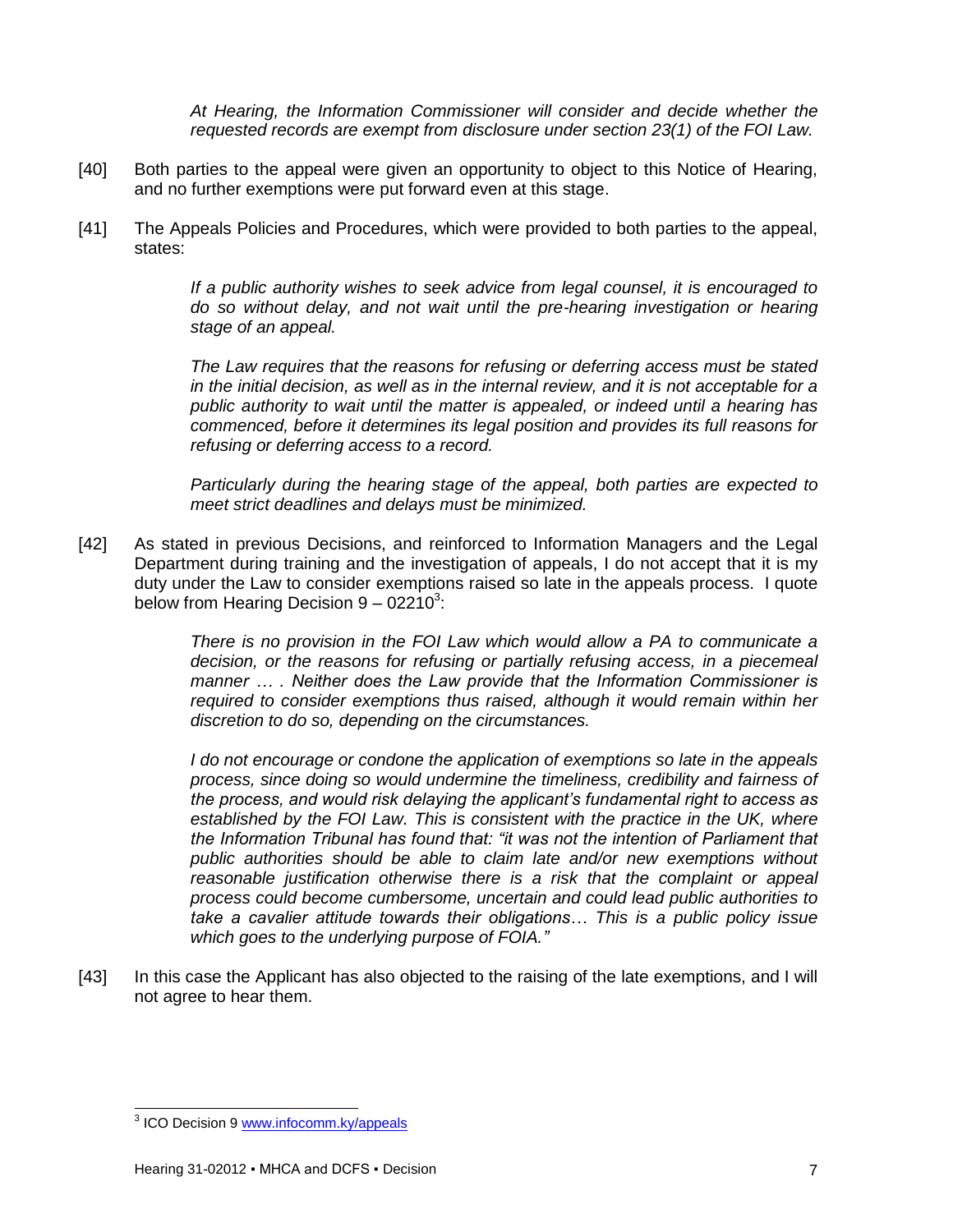#### Annotation of records

- [44] The Applicant's submission dated 10 June 2013 contains a request for annotation of a record under section 28 of the FOI Law. While I regret the length of time that this request has taken to be resolved, due to the factors stated above, it is not possible for me to consider the issue of annotation in the course of this Hearing.
- [45] The request for annotation needs to be made to the Public Authority, in this case the DCFS, and dealt with as set out in Part IV of the FOI Law. If the Applicant is not satisfied with the response to the request for annotation, then a separate appeal can be made to me.

#### Referral to the appropriate disciplinary authority

- [46] The Applicant has requested that *"given the Public Authorities' egregious and willful failure to comply … the matter be recommend(ed) to the appropriate disciplinary authority" …*
- [47] My powers under the FOI Law are for the most part limited to enforcing the provisions of the FOI Law. Section 43 states:
	- *43. (3) In his decision pursuant to subsection (1), the Commissioner may-*
		- *(c) In cases of egregious or willful failures to comply with an obligation under this Law, refer the matter to the appropriate disciplinary authority.*
- [48] In this case, there were delays and a failure to meet deadlines and to identify and provide records in a timely manner. However to the best of my knowledge all records as exist that are responsive to the request have now been provided. While there are obvious gaps in record keeping, and the manner in which this request was handled overall by the DCFS was poor, I do not find that there was an egregious or willful failure to comply with an obligation under the FOI Law.

## <span id="page-7-0"></span>**F. FINDINGS AND DECISION**

Under section 43(1) of the *Freedom of Information Law, 2007*, I make the following findings and decision:

## **Findings:**

**As the responsive records in this case contain either the personal information of the Applicant, or third party personal information already known to the Applicant, the information ordered released below is to be disclosed to the Applicant, but not to the general public.**

Except for three words or phrases in one paragraph in Document 1 the redacted information can be withheld under section 23(1).

The information redacted from Document 2 is the personal information of third parties which would be unreasonable and not in the public interest to disclose to the public under section 23(1). However, pursuant to section 23(2), the application for access is made by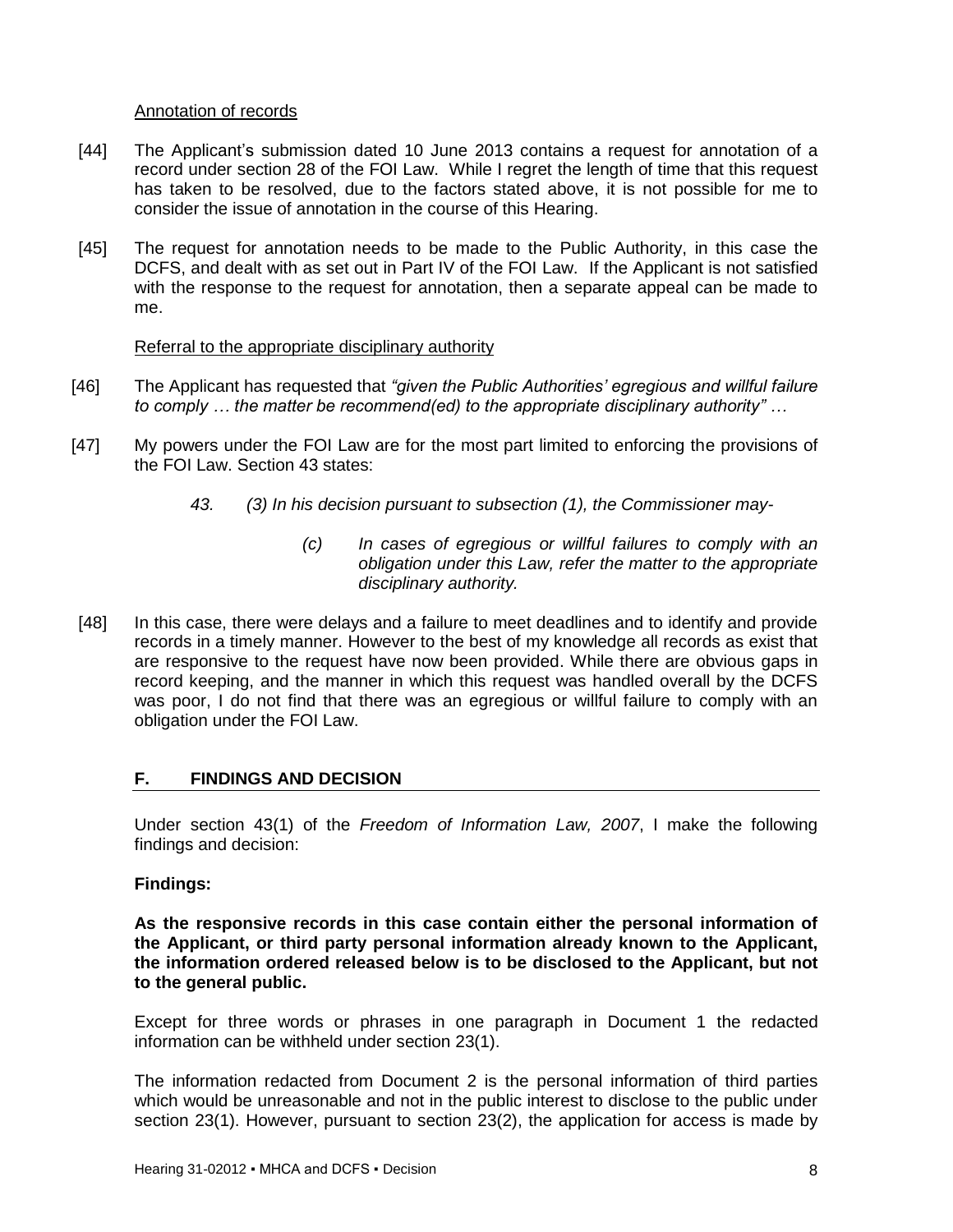the person to whose affairs the record relates, and therefore section 23(1) does not apply. Although the record could be provided to the Applicant in full, the Applicant is not asking to be provided with this information, and no further action is required on the part of the Public Authority in respect of Document 2.

Document 3 was written by the Applicant and directly concerns them. As above, section 23(1) does not apply. However, the Applicant does not seek the names of the third parties which have been redacted, but all other information in this record must be disclosed.

Document 4 consists of two records, both written by the Applicant. As above, these records are not exempt under section 23(1), and should be provided to the Applicant in full, except for the redaction of names of third parties as agreed between the parties.

All redactions to Document 5 are of third party personal information, agreed as above to be withheld from the Applicant, except the name of a place which should not be redacted, and in fact is disclosed later on in the same record.

All parties have agreed that Document 6 is the same as Document 5.

All redactions made to Document 7 are of third party personal information, the redaction of which is not at issue.

In the course of the appeal Document 8 was provided to the Applicant in full.

The DCFS has indicated that they have provided all records in relation to the part of the request to which Document 9 is responsive. I have no reason to believe that further records, as detailed in the closing remarks of the Applicant's Reply Submission, exist.

Given the length of time taken to identify, locate and provide the records responsive to this request, I find that the DCFS is in contravention of section 52 (1) in that it is not maintaining its records in a manner which facilitates access to information under this Law.

## **Decision:**

I uphold the decision of the Ministry of Home and Community Affairs, (formerly Ministry of Community Affairs, Gender and Housing), and the Department of Children and Family Services (DCFS) to withhold the redacted information from the responsive records except for three words and phrases in Documents 1, four phrases in Documents 3 and 4, and the names of a place in Document 5 (which in any event is disclosed later in the document).

The ICO will provide the DCFS with the details of information to be provided to the Applicant.

The Public Authority has confirmed that it has provided to the Applicant all records which constitute Documents 8 and 9 and there are no further records to be provided.

Pursuant to section 43(3)(b) I require that the DCFS work with the National Archive to develop and maintain adequate operational record keeping tools. The DCFS should report back to me in 3 months on progress made in this respect.